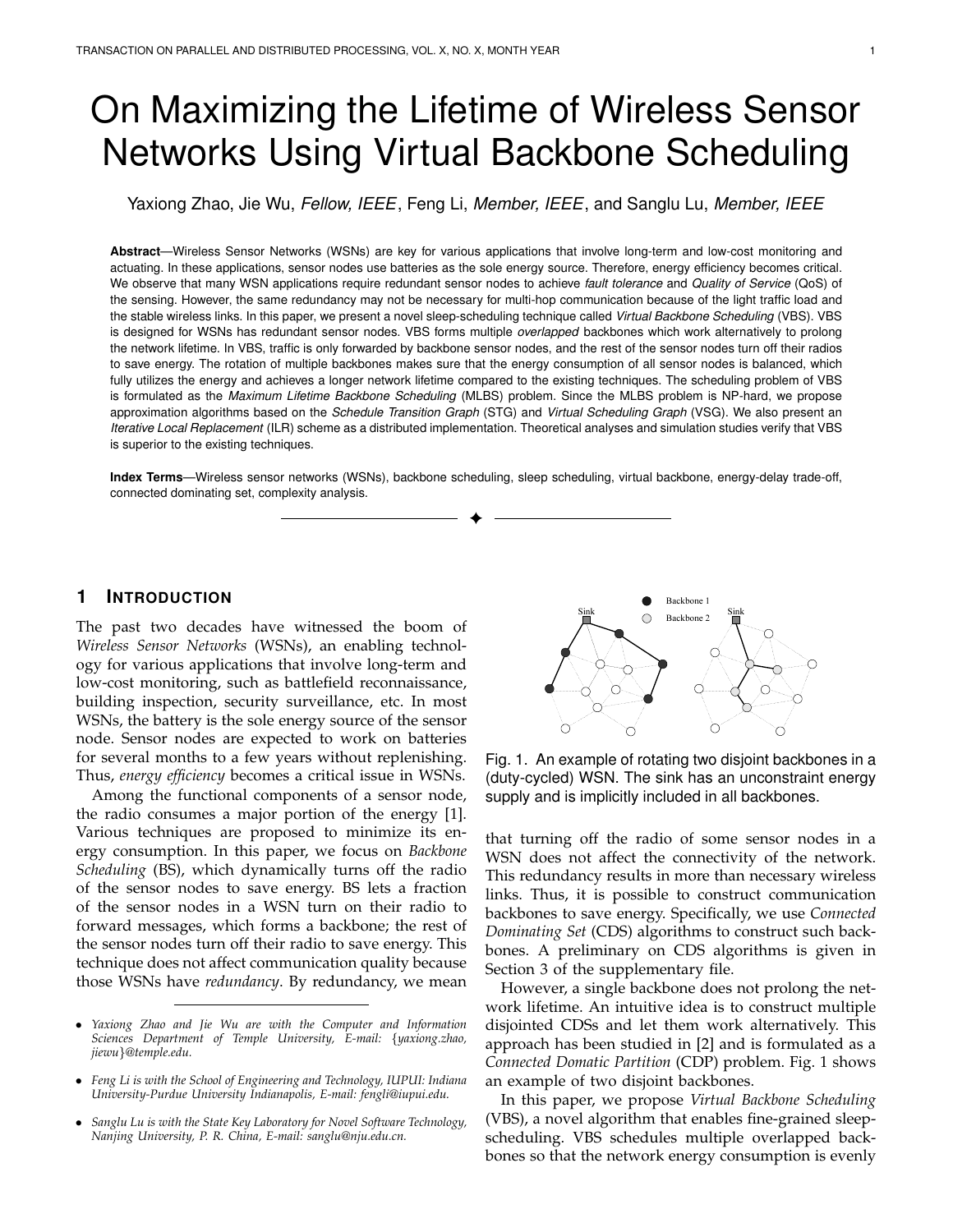

Fig. 2. A simple network consisting of five sensor nodes and a sink, where each sensor node has 3 units of energy. 1 unit of energy is consumed per unit of time. This graph only has one disjoint CDS formed by  $\{sink, 0, 1\}$ ,  $\{sink, 0, 3\}$ , or  $\{sink, 1, 3\}$ . The network lifetime is 3 units of time using the CDP approach.

distributed among all sensor nodes. In this way, the energy of all of the sensor nodes in the network is fully utilized, which in turn prolongs the network lifetime. A motivating example is illustrated in Fig. 2. The figures show a network of five sensor nodes and one sink. The stack beside each node represents its initial energy. Assuming that all sensor nodes consume 1 unit of energy per unit of time, each sensor node can continuously work for 3 units of time. Since only one disjointed CDS, which is  $\{sink, 0, 1\}$ ,  $\{sink, 0, 3\}$ , or  $\{sink, 1, 3\}$ , can be constructed, the network lifetime is 3 units of time. On the contrary, VBS schedules  $\{sink, 0, 1\}$  to work for 1,  $\{sink, 0, 3\}$  for 1, and  $\{sink, 1, 3\}$  for 2 units of time, which achieves a network lifetime of 4 units of time. These backbones are overlapping (the sink is not considered overlapped because of its unconstrained energy supply). This example demonstrates that scheduling on a finer granularity can exploit the redundancy in the network and achieve a longer network lifetime than the CDP-based approach.

Nowadays, *Duty-Cycling* (DC) has become an integral technique for WSNs [3], [4], [5], [6], [7]. VBS combines BS with DC by letting backbone sensor nodes work in a duty-cycled fashion. Fig. 3 gives the schedules produced by VBS of the two backbones in Fig. 1.

In order to find the optimal schedule that maximizes the network lifetime by using VBS, we formulate the *Maximum Lifetime Backbone Scheduling* (MLBS) problem. We prove that it is NP-hard. We then present two centralized approximation algorithms to the MLBS problem. We also design a distributed implementation of VBS. We demonstrate, through extensive analyses and simulations, that our proposed solutions significantly prolong the network lifetime compared to the existing approach. Our contributions in this paper are as follows:

- <sup>∙</sup> We propose VBS, a combined backbone scheduling and duty-cycling method for WSNs with redundancy. VBS employs a fine-grained sleep-scheduling method, which significantly prolongs the network lifetime. We formulate the MLBS problem and prove its NP-hardness;
- <sup>∙</sup> We design two centralized approximation algorithms and a distributed implementation of VBS. Potential extensions are also discussed in the sup-



Fig. 3. Combining BS and DC to further prolong the network lifetime.

plementary file;

<sup>∙</sup> We conduct extensive theoretical analyses and simulation studies to verify the performance of VBS.

The rest of this paper is organized as follows. Related work is in Section 2. Section 3 presents the network model and defines the MLBS problem. Two centralized algorithms are presented in Section 4. Section 5 presents the distributed implementation of VBS. Simulation results are discussed in Section 6. The conclusion is in Section 7.

# **2 RELATED WORK**

For a comprehensive discussion of the related work, please refer to the Section 2 of the supplementary file.

# **3 NETWORK MODEL AND PROBLEM DEFINI-TION**

In this section, we discuss the network model and the assumptions used in this paper. We then define the MLBS problem and prove its NP-hardness.

#### **3.1 Model and Assumptions**

We have the following assumptions about the WSNs that we consider in this paper. Sensor nodes are randomly placed in the field and are immobile thereafter. A battery is the sole energy source of the sensor nodes. There is only one sink in the network, which is always active and has an infinite power supply. All sensor nodes have an identical communication range (links are bidirectional). The power consumption of a sensor node is comprised of three parts: *sensing*, *computing*, and *radio*. For a typical sensor node, the radio is the most power-consuming part and may even dominate the energy consumption. Therefore, we only consider the scheduling of the radio.

Sensor nodes are duty-cycled and have the same working cycle. We define T continuous cycles as a *round*, where  $T \geq 1$ . T is a tunable parameter. At the beginning of each round, a backbone is selected to work in dutycycling. Nodes that are not in the backbone will turn off their radios.

The *lifetime* of a sensor node is the time span from when it starts working to when its energy is depleted. The lifetime of a network is the minimum lifetime of all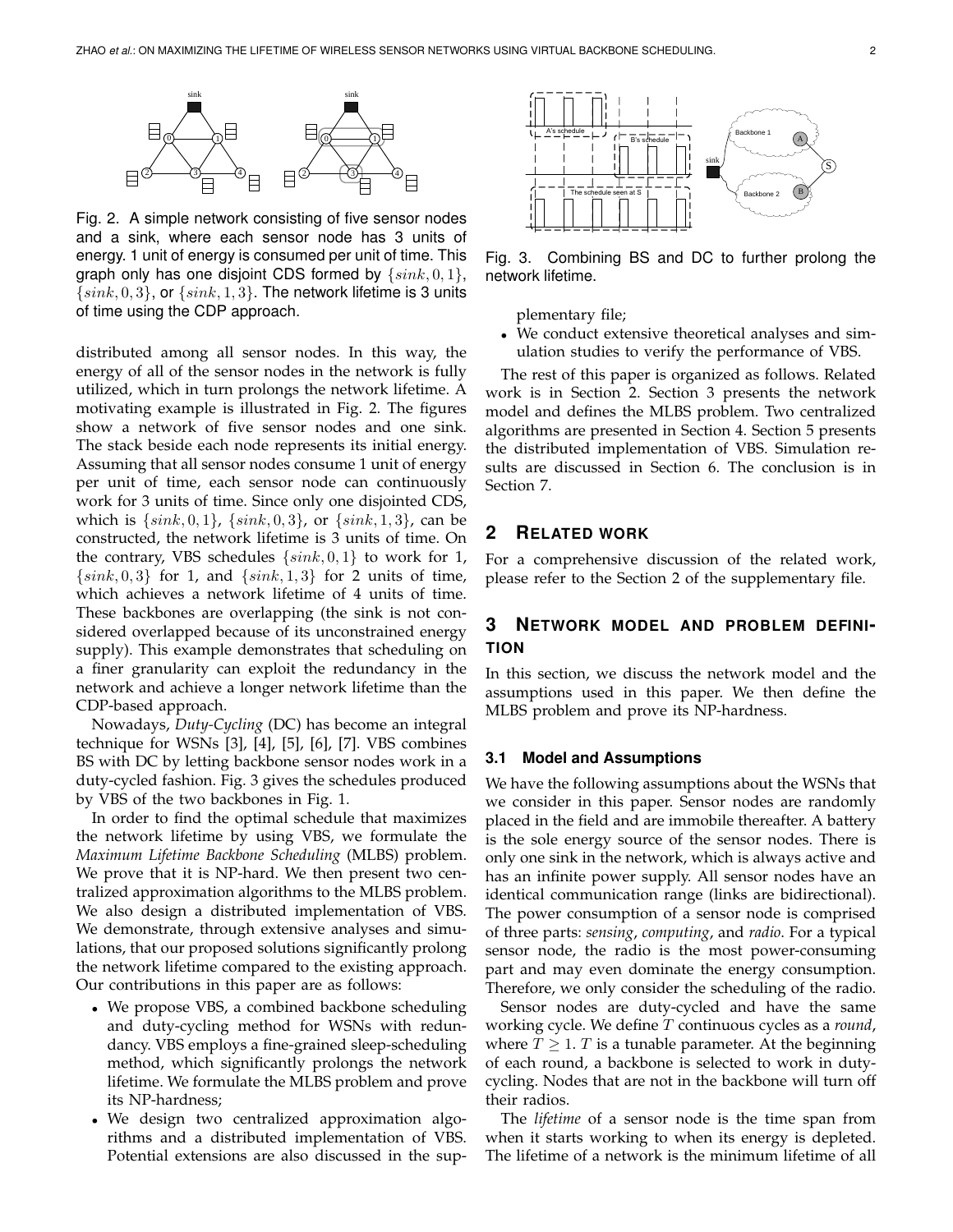of the sensors in the network. Because backbones rotate after each round, the lifetime is counted in rounds.

We also assume that the traffic load in the network is light. This assumption implies that the contention and the interference of the wireless channel is light too. Additionally, because we assume that sensor nodes are static, route failure is rare too. Actually, recent work [8], [9] show that the delivery ratio of a WSN in a realworld in-door environment can be as high as 99.98% in a continuous operation of four weeks. Based on these arguments, we will not consider the loss of the control packets in the design.

# **3.2 The Maximum Lifetime Backbone Scheduling Problem and its NP-hardness**

In order to find the optimal schedule, we formulate the Maximum Lifetime Backbone Scheduling (MLBS) problem. Its definition is as follows:

A schedule in VBS is a set of backbones working sequentially in each round. Formally, we need to find a set of backbones,  $B = \{B_1, B_2, \dots, B_p\}$ , and each backbone  $B_i$  works for  $T_i$  rounds. A schedule is, therefore, represented by a set of tuples,  $\{\langle B_1, T_1 \rangle, \cdots, \langle B_p, T_p \rangle\}$ , that satisfy the following constraints:

- Connectivity: all  $B_i \in B$  is a connected sub-graph of the network, and all other nodes are, at most, 1-hop away from a node in  $B_i$ . In other words, they are CDSs of the network.
- <sup>∙</sup> Energy constraints: the amount of energy consumed by any sensor node in the network at the end of the lifetime does not exceed its initial value.

The lifetime of a schedule is the lifetime of the network using this schedule to turn on and off the radio of the sensor nodes. The objective of the MLBS problem is to find that schedule that achieves the maximal network lifetime. Note that the backbones can be overlapped. The MLBS problem is NP-hard. Please refer to the Section 1 of the supplementary file for the detailed proof.

# **4 CENTRALIZED APPROXIMATION ALGO-RITHMS FOR THE MLBS PROBLEM**

Because the MLBS problem is NP-hard, we focus on designing approximation algorithms. In this section, we present two centralized approximation algorithms. CDS construction algorithms are used. A preliminary of the algorithms and a discussion of their path stretch problem are given in the Section 3 of the supplementary file.

## **4.1 A Scheduling Transition Graph-based Approximation Algorithm**

Our first centralized approximation algorithm is based on a new concept called *Schedule Transition Graph* (STG). A STG is used to model a schedule in a WSN. Fig. 4 gives an example. As shown in the figure, the horizontal axis represents the time scale, counted in rounds. In each round, possible *states* are listed vertically, which are



Fig. 4. The illustration of a STG. The initial state is attached as a common starting point for the scheduling.

represented by ellipses. The number of possible states for each round is equal to the number of backbones. Each state contains a backbone and the corresponding *energy levels* (defined later). The state and the backbone have a one-to-one mapping. An initial state is placed at round 0 and is connected with all states in the first round to represent a starting point.

Uni-directed *transition edges* connect states in one round to those in the next round. No backwards edges is allowed. Each edge represents the time elapse of 1 round. Since energy is used in each round, each edge also represents the consumption of energy. We assume that the sensor nodes in the backbone consume a fixed amount of energy in each round; all edges represent the same amount of energy consumption. The residual energy of all nodes is obtained by subtracting this value from the starting state of each transition edge. No transition is allowed if the energy of any sensor node of a state is depleted. It is clear that a directed path from the initial state corresponds to a schedule. Thus, the MLBS problem is thus to find the longest path in the STG.

### *4.1.1 Time span of an STG*

The length of the horizontal direction of an STG is the maximum number of rounds that the network can run without depleting the energy of any sensor node, which is denoted as  $C$ . Given a network with a fixed topology and a finite amount of initial energy in each sensor node, the maximum round number is derived by dividing the sum of the initial energy of all nodes by the minimum amout of energy consumed in each round.

Firstly, we assume that each backbone node consumes a fixed amount of energy  $\epsilon$  in each round. Because the MCDS is the lower-bound of the number of sensor nodes in a CDS of the WSN, the number of sensor nodes in any backbone is larger than that of the MCDS. Suppose that the size of the MCDS is  $n$ , then the minimum energy consumption in each round is at least  $n \times \varepsilon$ . Denote  $\mathbb E$ as the initial energy of the sensor node in the network. Then, the total amount of energy that can be used is  $|V| \mathbb{E}$ , where | $V$ | is the number of sensor nodes in the network. The maximum round number  $C$  is given by Eq. 1:

$$
C = \frac{|V|\mathbb{E}}{n \times \varepsilon} \tag{1}
$$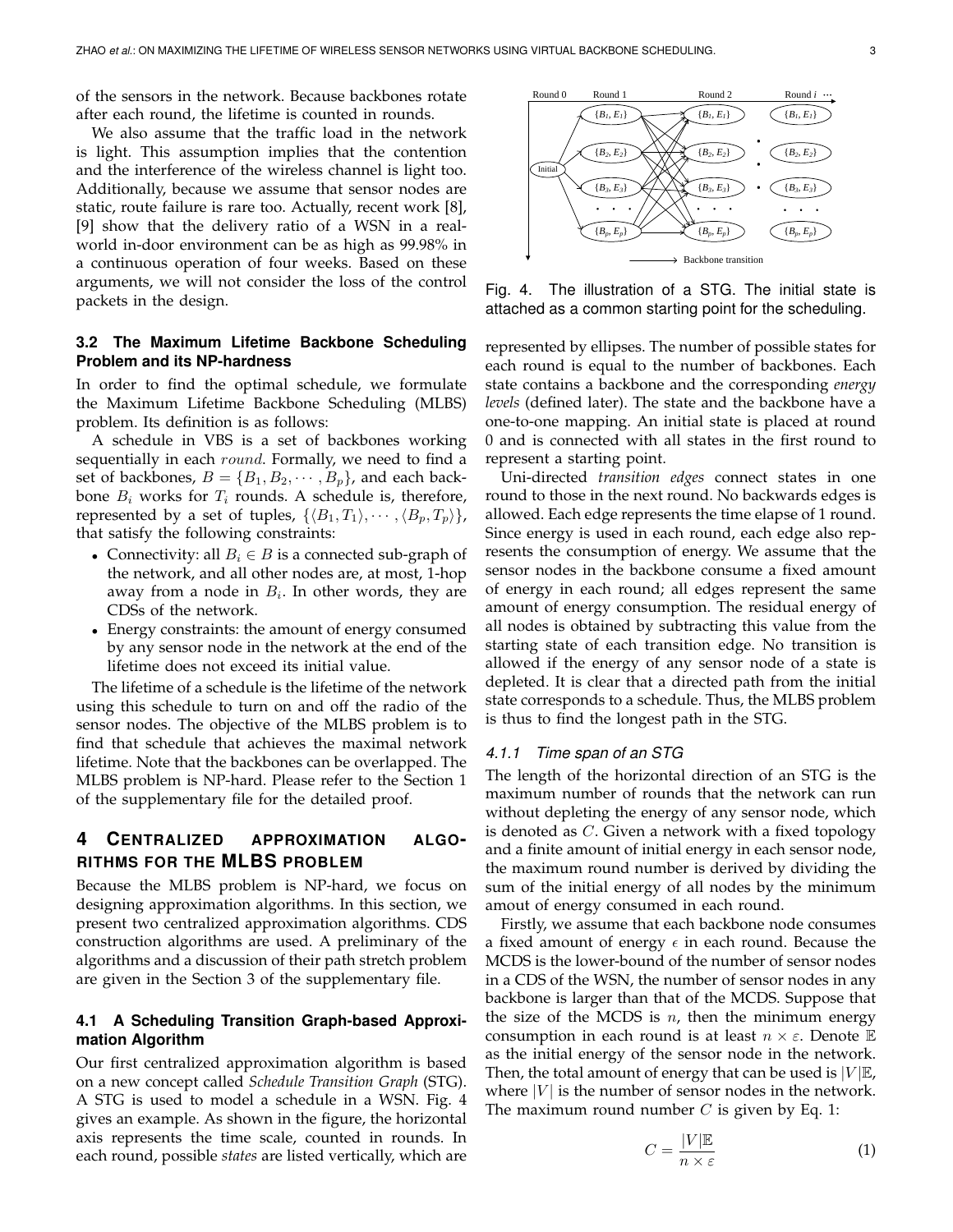Because *n* is in  $O(|V|)$  and  $\varepsilon$  is a constant, C is in  $O(\mathbb{E})$ . Usually, the capacity of the batteries is limited, so we can treat  $E$  as a constant;  $C$  then becomes a constant too.

#### *4.1.2 Energy level*

The reason behind introducing the concept of *energy level* is to facilitate clean criteria for the search in the STG. We define the energy level  $\sigma$  of a WSN of |V| sensor nodes as a tuple of all of the residual energy values of all of the sensor nodes in the network. Suppose that each sensor node  $V_i$  in a WSN has  $E_i^r$  units of residual energy, then the energy level of this network is  $\langle E_1^r, E_2^r, \cdots, E_{|V|}^r \rangle$ .

We further define the  $\preceq$  (less than) relation between two energy levels as follows. Two energy levels,  $\sigma_1$  and  $\sigma_2$ , satisfy  $\sigma_1 \preceq \sigma_2$ , only if, for each  $i \in \{1, 2, ..., |V|\}$ and  $E_i^{r_1} \in \sigma_1, E_i^{r_2} \in \sigma_2$ , there is  $E_i^{r_1} \le E_i^{r_2}$ .  $\sigma_1 < \sigma_2$  if  $\sigma_1 \preceq \sigma_2$ , and there is at least one *i* such that  $E_i^{r_1} < E_i^{r_2}$ .

An energy level is *zero* if at least one element is zero. Zero energy levels are less than any non-zero levels, and indicate the end of the network lifetime. The terminating state of any path in the STG contains a zero energy level. The energy level of the initial state of the STG is formed by the initial energy of all of the sensor nodes in the network.

#### *4.1.3 Enumerating backbones*

It is necessary to enumerate all possible backbones of the network in order to find the optimal solution. However, this is an exponential time operation, which is intractable. Instead, a polynomial number (in  $|V|$ ) of backbones are constructed in our algorithm. In order to obtain better results, more backbones should be constructed. Since the sink has an unconstrained energy supply, we always add the sink as the first node into each candidate backbone. If two backbones,  $B_1$  and  $B_2$ , satisfy  $B_1 \subset B_2$ ,  $B_2$  should not be included in the STG because any possible transition directed to  $B_2$  will not yield a longer lifetime than those directed to  $B_1$ .

We use the CDS construction algorithms [10] iteratively. Initially, the priorities of all of the sensor nodes are randomly assigned. After each iteration, we reduce the priorities of the sensor nodes of the backbone constructed in this iteration, which lowers the probability that they are selected in the next iteration. We keep on constructing CDSs until the desired number of CDSs is obtained.

#### *4.1.4 The STG-based algorithm*

The approximation algorithm is based on dynamic programming. Its pseudo code is listed in Algo. 1. The search starts from the initial state. After a backbone transition, the state's energy levels are computed from those of the starting state of the transition. Each state keeps the larger energy levels. A path terminates when its associated energy level is zero. When all paths terminate, the longest path is found. The analysis of its complexity is given in Section 4.1 of the supplementary file.

#### **Algorithm 1** STG-based algorithm

1: int  $CUR$  ROUND 0;

- 2: **repeat**
- 3: **for** each state 𝑆 **do**
- 4: Get the associated energy levels of  $S$ ;
- 5: Prune the resultant energy levels using the  $min()$  function;
- 6: Select the energy level with the maximal minimum energy value.
- $7:$  Set  $S'$ s energy level to the the energy level with the maximum summation among the resultant energy levels;
- 8: **end for**
- 9:  $CUR\_ROUND CUR\_ROUND + 1;$
- 10: **until** All the energy levels of the states in  $CUR\_ROUND$  are zero;
- 11: Return the schedule represented by the path ending in  $CUR\_ROUND$

In searching for the longest path in the STG, we need to record the energy levels of each state. We define a function,  $min()$ , to prune *invalid* energy levels from a set of associated *n* energy levels,  $S = {\sigma_1, \sigma_2, ..., \sigma_n}$ , of each state:

 $min(S) = {\sigma | \sigma \in S}$ , there is another state  $\sigma' \in S$ such that  $\sigma \preceq \sigma'$ }

The  $\preceq$  operator is defined in Section 4.1.2. The energy levels produced by this function are invalid because strictly lower energy levels cannot produce a longer lifetime. These energy levels are discarded. In order to reduce the complexity, we select the energy level that has the largest minimum value in the tuple as the associated energy level of each state. If there are still multiple energy levels associated with a state, the one that has the largest summation of all of the values of the energy level is kept. Lines 5, 6, and 7 of Algo. 1 execute these operations.

# **4.2 Virtual Scheduling Graph-based Approximation Algorithm**

In this section, we aim to design a heuristic with less complexity than the STG-based algorithm. In STG, the energy and structure of the WSN are modeled separately. In this section, we propose a new concept called *Virtual Scheduling Graph* (VSG) that can model the energy and structure together, which facilitates an elegant greedy algorithm. In a VSG, a sensor node in the original network graph is converted into multiple  $virtual\ nodes$ , which are connected in such a way that their degrees represent the energy of the corresponding sensor node. A schedule can be obtained by applying any CDS construction algorithm on the VSG.

#### *4.2.1 The definition of VSG*

As stated before, each sensor node consumes a fixed amount of energy  $\varepsilon$  in each round when working as a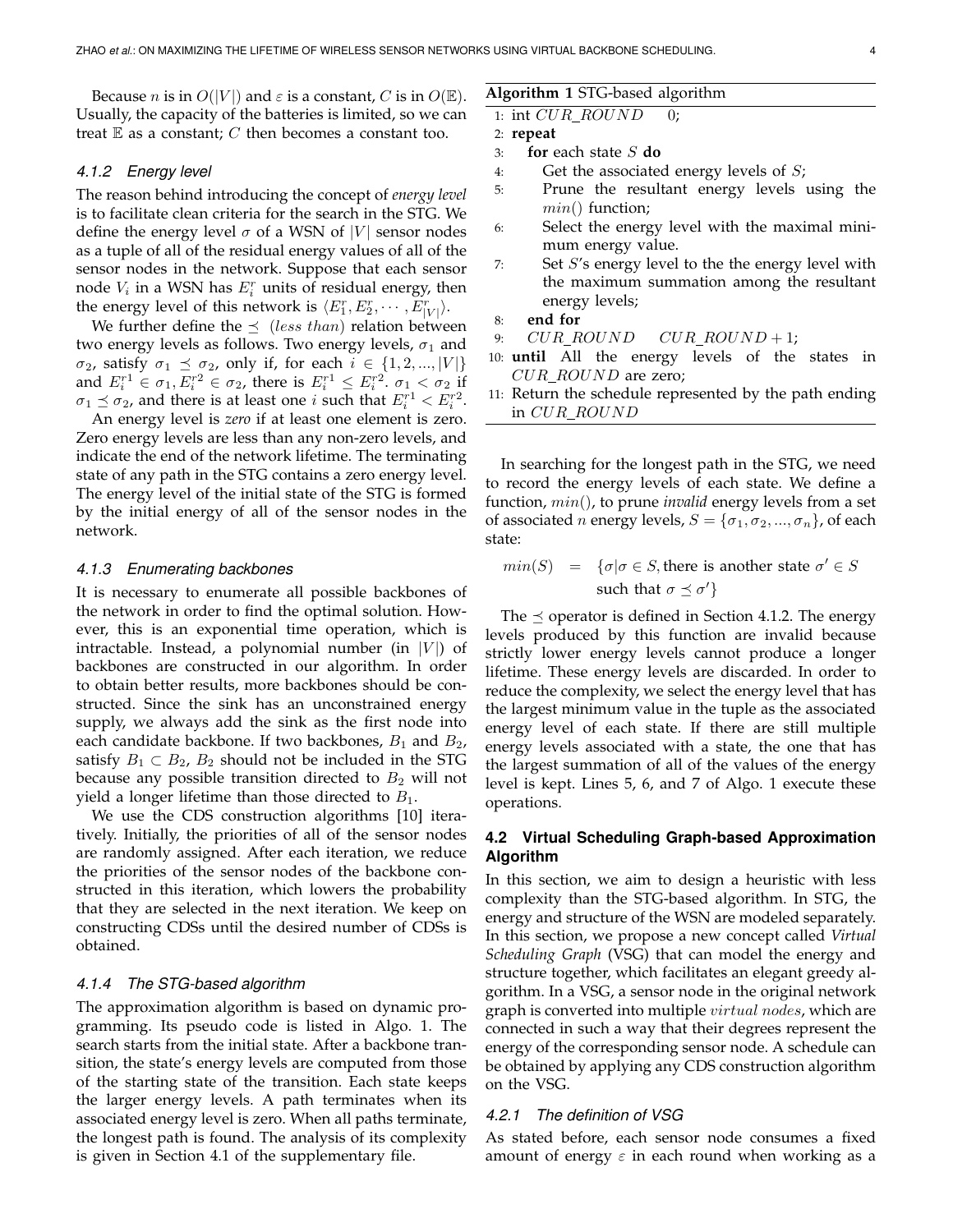

Fig. 5. The corresponding VSG (right) of a network of 3 sensor nodes (left). The virtual nodes of different ancestors are connected with an increasing index order. As a result, virtual node 2 of sensor node B is *isolated* because it has more energy and cannot be connected to the virtual nodes of  $A$  or  $C$ .

backbone node. We define a *virtual node* that corresponds to a sensor node as a node that contains  $\varepsilon$  energy. The original node is called the *ancestor*. An ancestor of  $E_r$ energy is divided into  $\lceil \frac{E_r}{\varepsilon} \rceil$  virtual nodes. The virtual nodes of the same ancestor form a *virtual group*. Virtual nodes in the same virtual group are indexed. Two virtual groups are neighbors if their ancestors are neighbors in the original graph. The virtual nodes that have the same indexes are connected. A virtual node is *isolated* if it does not connect with any virtual node of other virtual groups. Fig. 5 shows an example of these concepts.

The VSG,  $G_s(V', L')$ , of a graph,  $G(V, L)$ , is constructed with the following *VSG rules* where V' and V are the sets of vertexes, and  $L'$  and  $L$  are the sets of edges:

- <sup>∙</sup> In a VSG, each ancestor is replaced by a clique of virtual nodes. The size of the clique corresponds to the energy of the ancestor.
- <sup>∙</sup> Nodes of two neighboring virtual groups are connected with an increasing index order until one group's virtual nodes are all connected. Suppose that two virtual groups have  $m$  and  $n$  virtual nodes, respectively, then only nodes of indexes in  $[0, min\{m, n\} - 1]$  are connected.
- <sup>∙</sup> The *priority* of a virtual node is a tuple of its degree and ID, where the ID is its ancestor's ID plus the virtual node index (e.g., A0, A1, A2).

For example, nodes  $B$  and  $C$  in Fig. 5 have 3 and 2 units of energy, and they are replaced by 3 and 2 virtual nodes, respectively. Virtual nodes  $0$  and  $1$  of  $B$  and  $C$ are connected, but virtual node 2 of  $B$  is isolated.

We can view a VSG as a collection of scattered snapshots of the original graph in each round. A VSG preserves the connectivity of the original graph. The reason to use this approach is that it will be biased towards nodes with more energy. Nodes with more energy will cause "isolated" virtual nodes. In this way, the CDS construction algorithm is forced to pick virtual nodes with more energy (details are given in Section 4.2.3).

#### *4.2.2 Pseudo minimum connected dominating set*

We first define the *Pseudo Minimum Connected Dominating Set* (PMCDS) of the VSG. Virtual nodes of the same ancestor cannot be in the same PMCDS. If so, a node has to "borrow" energy from the "future". We show in lemma 1 that we are able to find a PMCDS in polynomial time using any MCDS approximation algorithm.

*Definition 1 (Pseudo Minimum Connected Dominating Set): A Pseudo Minimum Connected Dominating Set of a VSG is a CDS that does not contain multiple virtual nodes of the same ancestor.*

*Lemma 1: PMCDS can be computed in polynomial time by using any MCDS approximation algorithm.*

*Proof:* Given any CDS computed by a MCDS approximation algorithm, assuming that there exist multiple virtual nodes of a virtual group, which connect with the virtual nodes of other virtual groups, then these duplicate virtual nodes can be removed without affecting the connectivity and coverage. If a duplicate virtual node is isolated, there must be virtual nodes of its virtual group in the CDS that connect with other virtual groups so that it is safe to remove the isolated virtual nodes. Therefore, we are able to remove all duplicated virtual nodes.  $\Box$ 

Theorem 1 below states that a PMCDS of the VSG corresponds to a CDS of the original graph.

*Theorem 1: Given a graph*  $G(V, E)$  *and its corresponding VSG*  $G_s(V', E')$ , suppose that  $\bigcup V'_i$  is a PMCDS of G', and UV; is a PMCDS of G', and *i*<sub>S</sub>(*v*, *E*), suppose that ∪*v*<sub>i</sub> is a PNICDS of G, and  $V_i$  is the corresponding ancestor of ∪*V*<sub>i</sub> in *G*, then ∪*V*<sub>i</sub> *is a CDS of G.* 

*CDS of G.*<br>*Proof:* The connectivity of the PMCDS ∪  $V_i'$  directly corresponds to the original graph. At least one virtual corresponds to the original graph. At least one virtual<br>node of an ancestor is in a PMCDS, so  $\bigcup V_i$  must cover hode of an ancestor is in a PMCD<sub>2</sub>, so  $\bigcup v_i$  must conder and is connected, which makes  $\bigcup V_i$  a CDS.

#### *4.2.3 The VSG-based algorithm*

We transform the MLBS problem in a WSN into a MCDS problem in its VSG. The algorithm is shown in Algo. 2. The algorithm uses the *marking process* (MP) for constructing the CDS. More details of the MP are in the supplementary file of this paper. Algo. 2 iteratively constructs PMCDSs of the VSG. Backbone nodes are removed from the VSG in each iteration. The VSG rules are applied after each iteration to preserve the correspondence between the original graph and the modified VSG so that Theorem 1 is still valid.

When all of the virtual nodes of any ancestor are removed, i.e., the energy of its ancestor is depleted, the algorithm ends. Like the STG-based scheduling, the sink is added into each backbone. A nice property of VSG is that nodes with more energy tend to have isolated virtual nodes and thus are forced to be selected in the MCDS algorithm. As shown in Fig. 5, the virtual node 2 of  $B$  is not connected with any virtual nodes of  $A$ or  $C$ . Thus,  $B$  is forced to be added into the CDS. The analysis of its complexity is given in Section 4.2 of the supplementary file.

# **5 THE DISTRIBUTED IMPLEMENTATION OF VBS**

In this section, we present a distributed implementation of VBS called *Iterative Local Replacement* (ILR). ILR lets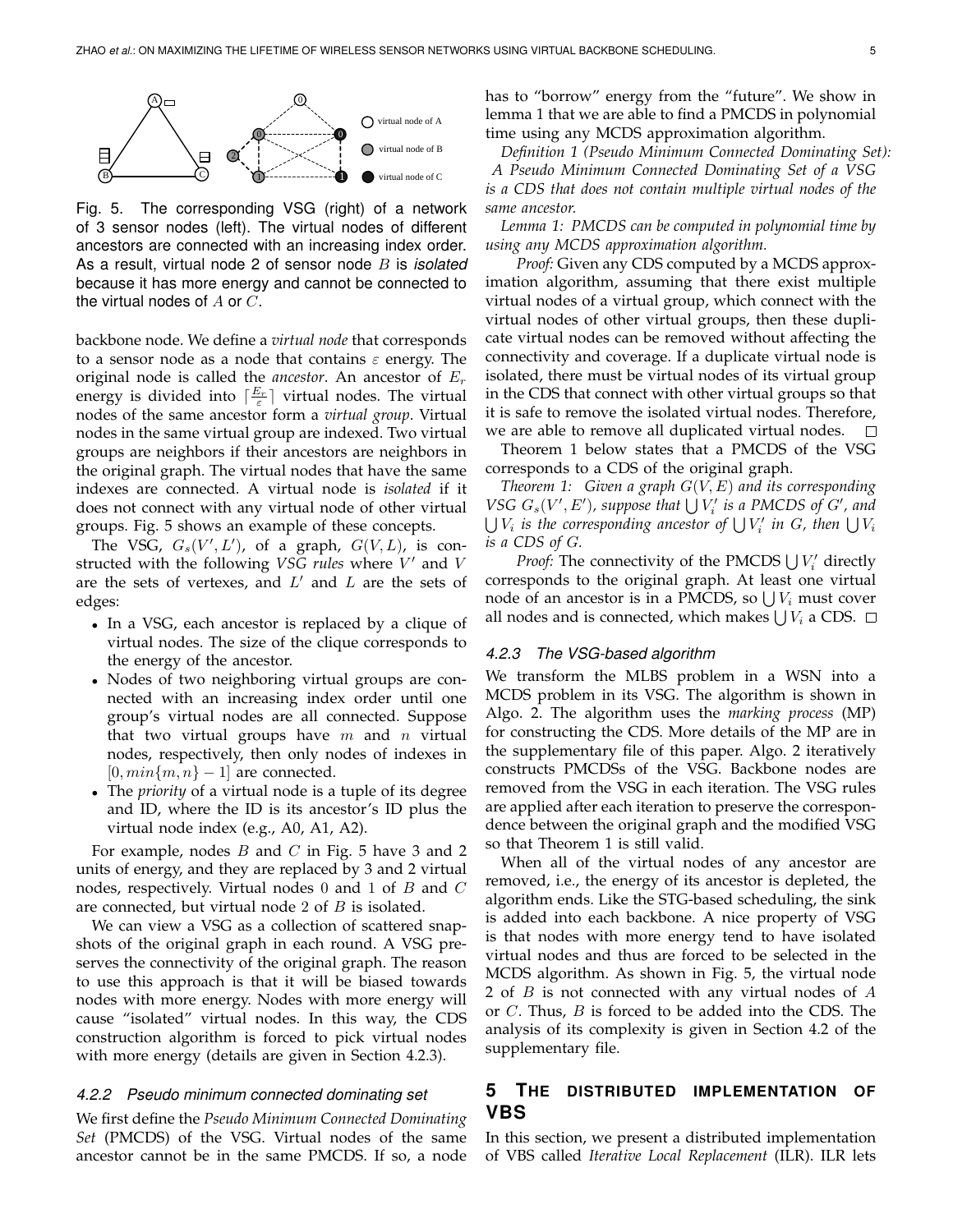#### **Algorithm 2** VSG-based algorithm

- 1:  $S = \{\};$
- 2: Construct the VSG  $G_s(V', E')$  of  $G(V, E)$ ;
- 3: **repeat**
- 4: Apply the *marking process* on  $G_s(V', E')$ ;
- 5: Apply Rules 1&2 or Rule K on the induced graph;
- 6: Construct the PMCDS  $C'$  from the resultant CDS  $C$ ;
- 7: Remove the highest indexed virtual nodes of the ancestors whose virtual nodes is in  $C'$  from  $G_s(V', E')$ ;
- 8: Find the corresponding CDS  $C_i$  of  $C'$  in  $G$ ;
- 9:  $S$   $S \cup \{\langle C_i, T_i\rangle\}$ ;
- 10: **until** Any ancestor's virtual nodes are all eliminated from  $G_s(V^\prime,E^\prime)$ ;

11: **return** *S*.



Fig. 6. The change of switching probability with time. The initial energy is 100  $joules$ , and the consumption rate is 1  $j$ oel/second.

each backbone sensor node find replacement nodes to form a new CDS that preserves the connectivity of the network. Each sensor node of the backbone sensor only needs local information to do this. We summarize two issues that need to be considered in the design:

- <sup>∙</sup> Execution time: In each round, a backbone node that decides to switch its status collects or updates the information of its  $h$ -hop neighbors to find replacement nodes. The time used to perform these operations should be minimized.
- <sup>∙</sup> Quality of the results: Generally, more information (higher  $h$ ) yields better results, which achieves a longer lifetime. However, it increases the message overhead and prolongs the execution time. The trade-off of these competing objectives should be carefully studied.

These two issues are contradictory. Various algorithms are available in literature, and they should be investigated carefully to choose the most appropriate one. We give two general optimizations that can be applied. Firstly, topology information does not need updating because sensor nodes are static. Secondly, energy consumption can be estimated according to the working statuses of sensor nodes. These two techniques avoid the costly message exchange of the ILR.

If all backbone nodes start the replacement simultaneously, many sensor nodes may contend the shared channel, which causes packet collision and loss. This situation may cause an increased execution time and more energy

consumption. In order to avoid this problem, we employ a control-based scheme to make sure that sensor nodes do not perform replacement at the same time.

$$
P_{switch} = \begin{cases} 1 - \frac{E_r}{E_r} & \text{if } \overline{E_r} \ge E_T \wedge E_r \le \overline{E_r} \\ 0 & \text{if } \overline{E_r} < E_T \vee E_r > \overline{E_r} \end{cases} \tag{2}
$$

We assign a switching probability,  $P_{switch}$  (Eq. 2), to each backbone node. At the end of each round, backbone nodes switch statuses according to this probability. This probability is related to the residual energy of the backbone node and its h-hop neighbors. In Eq. 2,  $E_r$ is the residual energy of the backbone node, and  $\overline{E_r}$  is the mean of the residual energy of its  $h$ -hop neighbors. Fig. 6 presents the change of switching probability with the time.

The rationale of Eq. 2 is that the probability rapidly increases with the time when the residual energy of the sensor nodes in the  $h$ -hop scope is lower. Backbone nodes with lower energy supplies are more "eager" to switch statuses, which helps balance the energy consumption of sensor nodes. There is a threshold  $E_T$  to stop the replacement when the residual energy is low; replacement becomes too expensive when there is not much energy left in the sensor nodes. This is given in the second equation in Eq. 2. The mean of the residual energy of  $h$ -hop neighbors is obtained from the information collected from neighbors up to  $h$ -hop away, as shown in the pseudocode of Algo. 3. The parameter  $$ trades overhead for efficiency. The larger  $h$  is, the better the obtained results can be. When the residual energy of the backbone node is greater than the mean of its neighbors, the switching probability is also set to 0.

The pseudocode is listed in Algo. 3. ILR is executed by each backbone node at the end of each round. A backbone node that decides to switch broadcasts a message to "hold" *h*-hop neighbors, which keeps them awake for a longer time in order to complete the replacement. It then notifies its replacement nodes after the calculation is completed. The backbone node uses distributed algorithms, Rules 1&2 or Rule K, to find its replacement sensor nodes. The replacement sensor nodes found by the backbone node will be notified and will start working as backbone nodes in the next round. Both the message and time complexity of each replacement process are  $O(\Delta^h)$ , where  $\Delta$  is the maximum node degree.

# **6 PERFORMANCE EVALUATION**

We use simulations to evaluate the performance of VBS. The proposed algorithms are implemented in a customized simulator [11]. The simulator implemented the CDS construction algorithms that are used in this paper and has been used in previous work [10], [12]. We present the results of the network lifetime and the energy balance. The simulation results of the message delivery delay and the microscopic behaviors of ILR are in Section 6 of the supplementary file.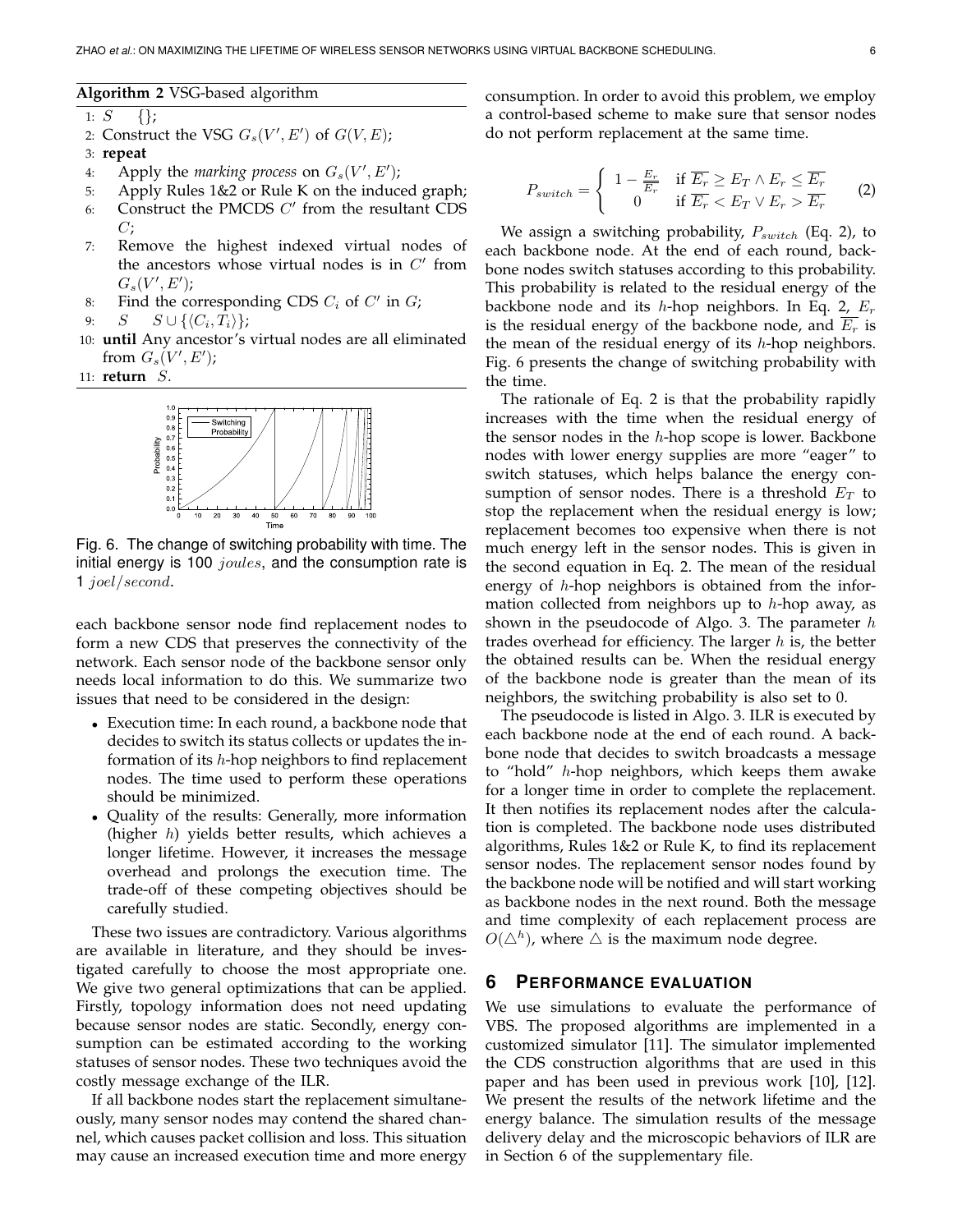#### **Algorithm 3** Iterative local replacement

#### 1: **loop**

- 2: At the beginning of each round;
- 3: Sensor node  $N$  computes the switching probability  $P_{switch}$  using Eq. 2;
- 4: **if** Decide to switch **then**
- 5: Collect or update the  $h$ -hop information of  $N$ ;
- 6: Apply the *marking process* on the subgraph;
- 7: Apply Rules 1&2 or Rule K on the induced graph using the residual energy as the priority;
- 8:  $R$  The IDs of sensor nodes have more residual energy and can form a new CDS by replacing  $N$ ;
- 9: Notify each sensor node  $N' \in R$ ;
- 10: **end if**
- 11: **end loop**



Fig. 7. Lifetime of networks with identical initial energy using Rules 1&2 and Rule  $K$ . The MP is applied before the pruning rules.

The networks are modeled as unit disk graphs [13]. Sensor modes are randomly placed in a square area. The sink is placed at the center of the area. All sensor nodes have the same transmission range. The number of sensor nodes is varied to model different network densities and scales. We assume that the sensor nodes in the backbone consume 1 unit of energy per round.

We compare VBS with the CDP-based method proposed in [2]. We use Rules 1&2 and Rule K to construct backbones. The exhaustive search for the optimal network lifetime is too time-consuming, even for small networks of 10 to 20 nodes; therefore, the optimal values are not presented. All results are obtained by averaging the results of 100 runs in random graphs with the same settings.

#### **6.1 Network Lifetime**

In this section, we present the results of the network lifetime achieved by our proposed algorithms. Two configurations are used: identical initial energy and imbalanced initial energy. Sensor nodes are deployed in a  $500\times500$ area. The transmission range is fixed to 250 so that all of the networks generated are fully connected. The number of nodes in the network ranges from 10 to 100 with a step of 10. Since the area of the network is fixed, these settings vary the density of the sensor nodes.

Fig. 7 gives the achieved network lifetime of different algorithms. All sensor nodes have 100 units of initial



Fig. 8. Lifetime of networks with uniformly-distributed initial energy in the interval  $[50J, 100J]$ , using MP together with Rules 1&2 and Rule K.



Fig. 9. The mean and 90% confidential interval of the residual energy of all of the sensor nodes in a network of 100 nodes at the end of its network lifetime.

energy. The line labeled "original" represents the results of no sleep-scheduling. Rules 1&2 and Rule K are used to construct backbones. The STG-based algorithm produces the best results. The inferior performance of ILR is because it uses only local information. The backbone that is initially constructed using ILR may be of poor quality, e.g., it is too large or contains nodes of low energy. Another reason is that the transition between backbones is restricted to be local, so sensor nodes may not be replaced evenly. We also notice that Rule K achieves slightly longer lifetimes. This is because it constructs smaller-sized backbones, and the resultant backbones are more likely to be disjoint.

Fig. 8 presents the results in networks with uniformlydistributed initial energy. Each sensor node is assigned an initial energy drawn uniformly from [50, 100]. Because the lifetime is determined by the node with the minimum energy, the achieved lifetime when all nodes work is nearly halved, as shown in the line labeled "original". The lifetimes of all schemes in the assessment decrease drastically. However, our proposed schemes still achieve much longer lifetimes. The lifetime increases with network density because CDSs in denser networks are smaller and tend to be disjoint.

#### **6.2 Energy Balance**

We run three algorithms (STG, VSG, and ILR) once for a network of 100 sensor nodes, and then we record the residual energy of all sensor nodes at the end of the lifetime. Fig. 9 shows the means and 90% confidential intervals of the residual energy running the STG-based algorithm. The networks of the left figure are of an identical initial energy of 100 units. The networks of the